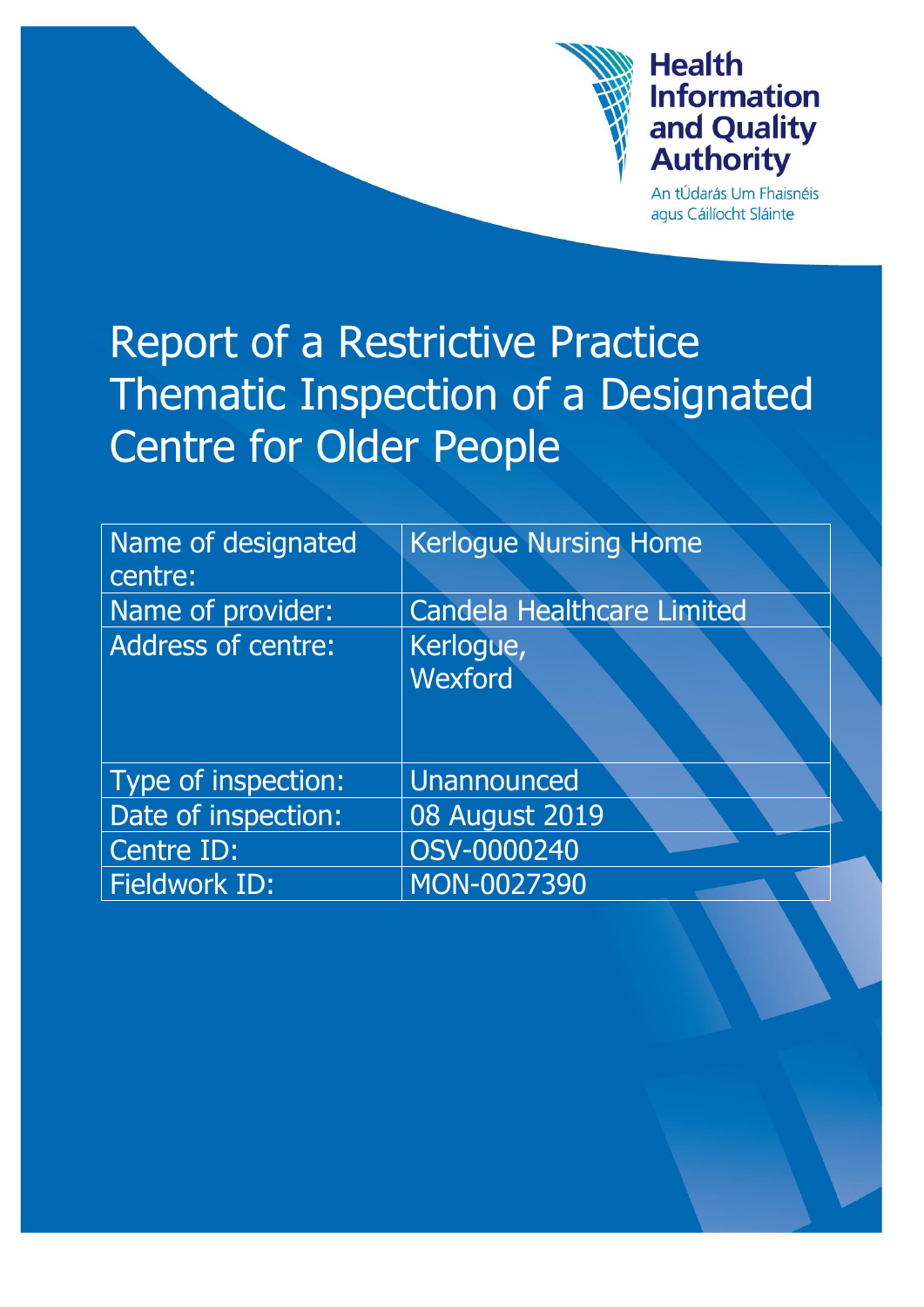# What is a thematic inspection?

The purpose of a thematic inspection is to drive quality improvement. Service providers are expected to use any learning from thematic inspection reports to drive continuous quality improvement which will ultimately be of benefit to the people living in designated centres.

Thematic inspections assess compliance against the National Standards **for Residential Care Settings for Older People in Ireland**. See Appendix 1 for a list of the relevant standards for this thematic programme.

There may be occasions during the course of a thematic inspection where inspectors form the view that the service is not in compliance with the regulations pertaining to restrictive practices. In such circumstances, the thematic inspection against the National Standards will cease and the inspector will proceed to a risk-based inspection against the appropriate regulations.

### What is 'restrictive practice'?

Restrictive practices are defined in the Health Act 2007 (Care and Welfare of Residents in Designated Centres for Older People) Regulations 2013 as **'the intentional restriction of a person's voluntary movement or behaviour'**.

Restrictive practices may be physical or environmental $<sup>1</sup>$  in nature. They may also look</sup> to limit a person's choices or preferences (for example, access to cigarettes or certain foods), sometimes referred to as 'rights restraints'. A person can also experience restrictions through inaction. This means that the care and support a person requires to partake in normal daily activities are not being met within a reasonable timeframe. This thematic inspection is focussed on how service providers govern and manage the use of restrictive practices to ensure that people's rights are upheld, in so far as possible.

**Physical** restraint commonly involves any manual or physical method of restricting a person's movement. For example, physically holding the person back or holding them by the arm to prevent movement. **Environmental** restraint is the restriction of a person's access to their surroundings. This can include restricted access to external areas by means of a locked door or door that requires a code. It can also include

 1 Chemical restraint does not form part of this thematic inspection programme.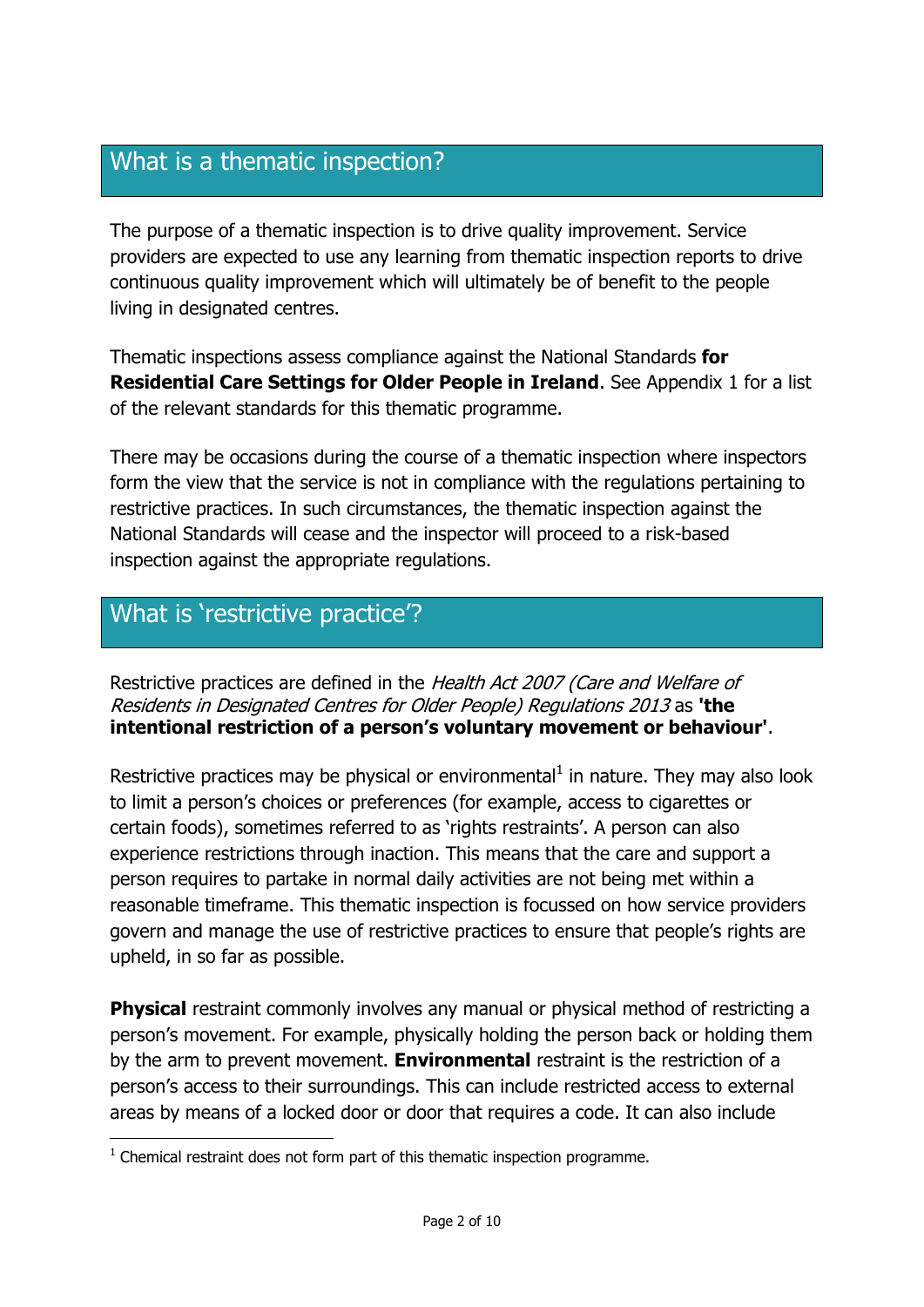limiting a person's access to certain activities or preventing them from exercising certain rights such as religious or civil liberties.

# About this report

This report outlines the findings on the day of inspection. There are three main sections:

- What the inspector observed and residents said on the day of inspection
- Oversight and quality improvement arrangements
- **•** Overall judgment

In forming their overall judgment, inspectors will gather evidence by observing care practices, talking to residents, interviewing staff and management, and reviewing documentation. In doing so, they will take account of the relevant National Standards as laid out in the Appendix to this report.

#### **This unannounced inspection was carried out during the following times:**

| <b>Date</b>    | <b>Inspector of Social Services</b> |
|----------------|-------------------------------------|
| 08 August 2019 | Liz Foley                           |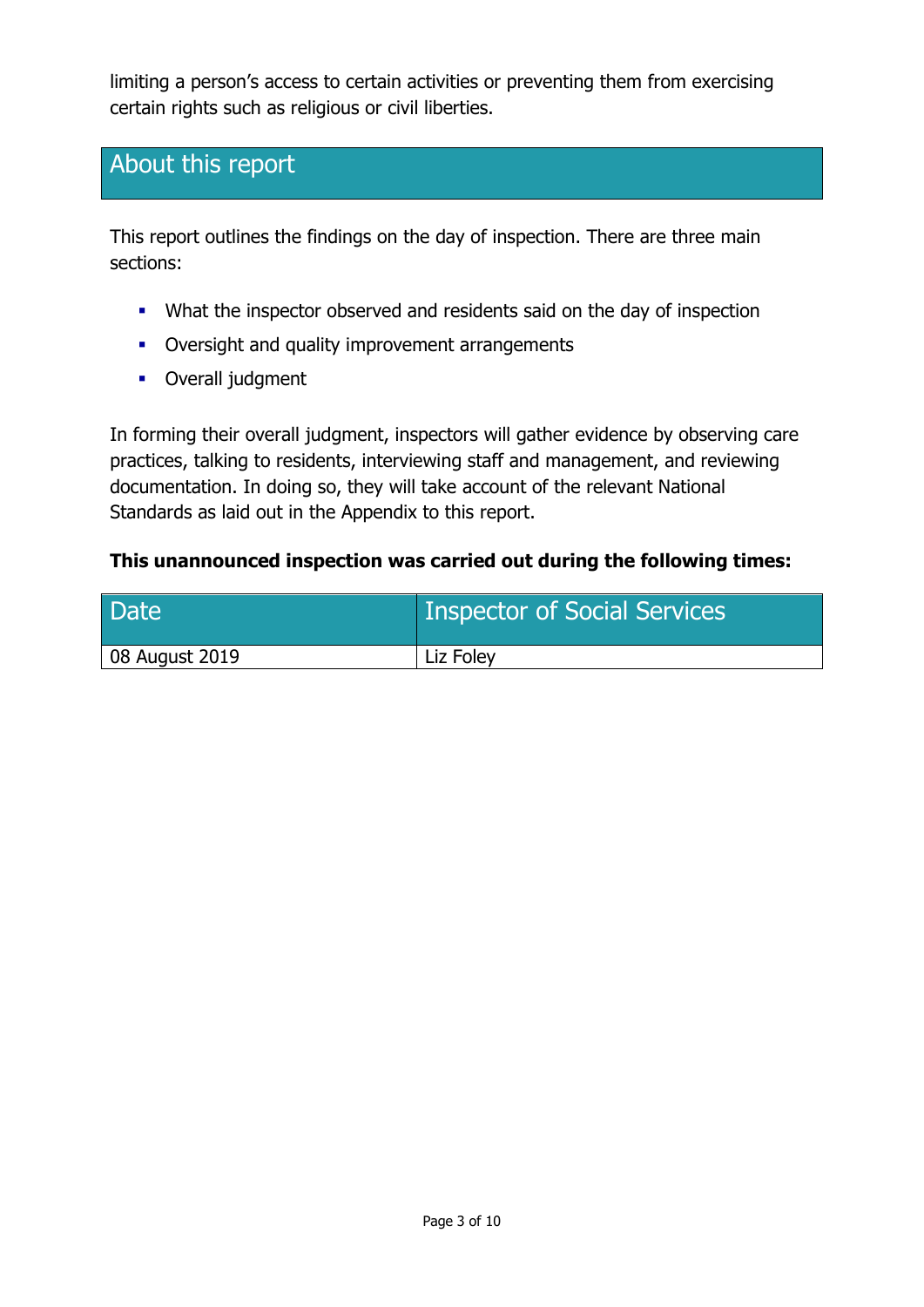#### **What the inspector observed and residents said on the day of inspection**

This was an unannounced focussed inspection on the use of restrictive practices. Residents were supported to live a good quality of life in this large purpose built centre. Restrictive practices in use had been identified, risk assessed and only used to promote the wellbeing, independence and safety of individuals. One area that required review was the key coded access at the front door. Access was restricted to those who knew the code and both visitors and residents were observed freely coming in and out of the centre. The centre had not considered deactivating the code during periods when reception was manned, however the door was opened for unplanned periods during the day depending on the weather. There was a personcentred culture of care in the service and the use of restrictive practices had been steadily reduced over the past year.

On arrival at the centre the inspector was welcomed by the person in charge. A small number of residents were in the day room and some were mobilizing around the various parts of the centre. Some residents were in bed and the inspector observed low beds with crash mats in some rooms. There was a relaxed atmosphere in the centre with staff observed assisting residents in a respectful and unhurried manner. Residents were observed having breakfast in the dining rooms until approximately 10.45am. There was free movement throughout the centre with only access to store rooms, the sluice room, the main kitchen and some offices restricted to residents. There was plenty of accessible space for residents to access or walk or move around within and outside of the centre. The doors leading out into the larger enclosed garden at the rear of the centre were open. Doors to smaller internal courtyards were also open. The centre operated over two floors with two passenger lifts for access. There was no restriction to the use of these lifts and some residents were able to use them independently. Movement sensor beams were in use in some bedrooms. These were used instead of falls alert mats or devices as they were less intrusive and did not make noise in the bedroom to disrupt the resident. The centre was suitably and comfortably decorated with many homely features and bright communal areas with lots of natural light. Bedrooms were personalised if desired and many of the rooms observed were homely with residents' personal belongings, photos, artwork and effects seen.

Residents told the inspector they were free to move around and supported to access any area of the centre they desired. For example, a residents meeting was held on the morning of the inspection and residents from all parts of the centre who wished to attend were supported and assisted to do so. Residents were supported to participate in the organisation of the centre by fortnightly resident meetings. A resident chaired this meeting with the assistance of a staff member. Resident's feedback was taken seriously with good evidence of quality improvement from suggestions made or problems identified.

Residents told the inspector that staff were always supportive and respectful. There was a proactive approach to feedback from both residents and their families. One staff member was rostered for four hours per week to advocate for residents. This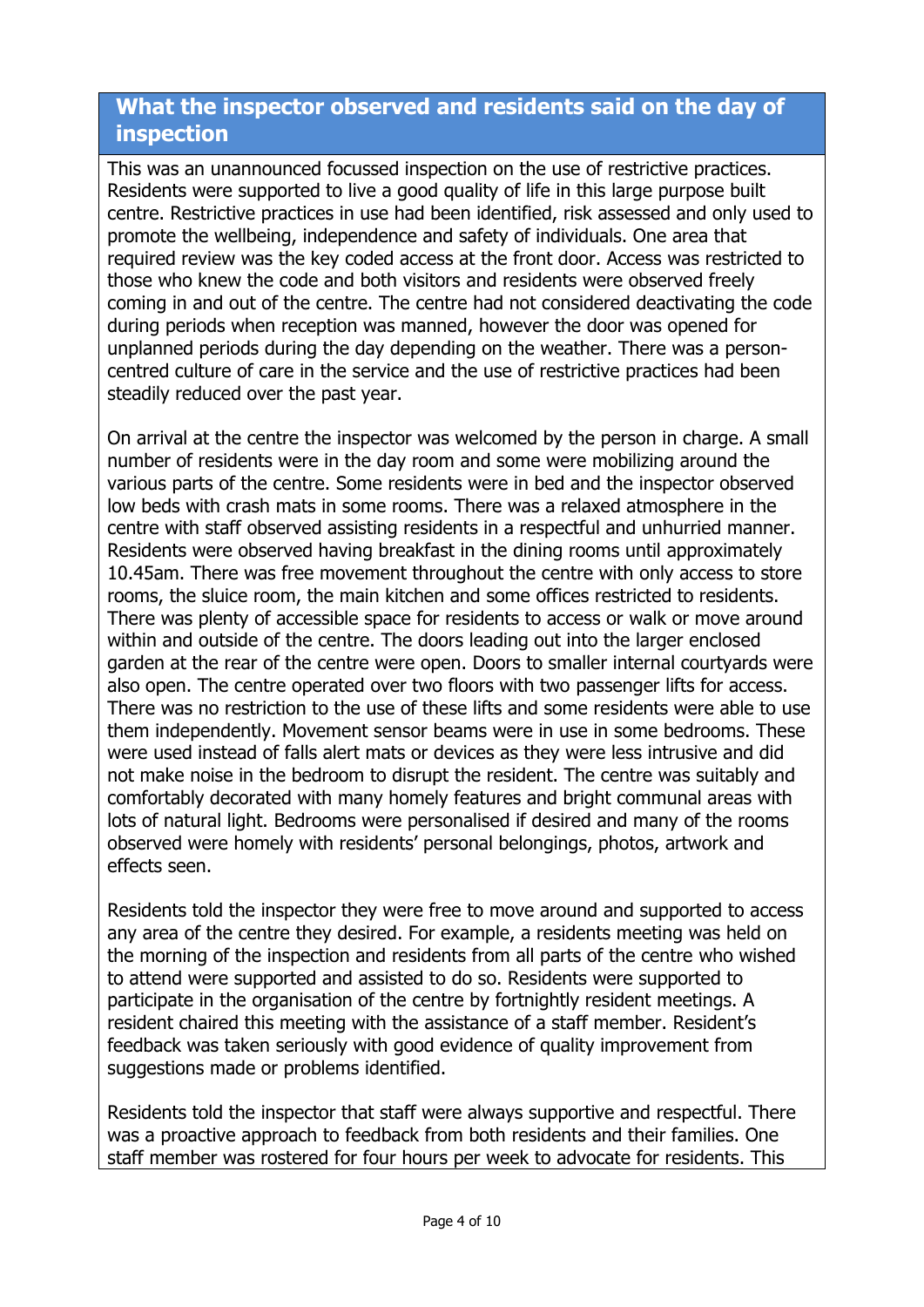was achieved by facilitating the fortnightly residents' meeting and by spending one to one time with those residents that choose not to attend, or were unable to attend these meetings. The advocate also liaised with families particularly for residents who could not express their own opinions. In addition to this, advocacy services were also available from the national agency for advocacy and this was advertised in the centre. Management in the centre were responsive to feedback from residents and their families. There was a recent annual meeting for families who were invited in and informed about developments in the service and encouraged to give feedback at any time to any staff member. Families were both assured and encouraged by this approach.

There was adequate supervision of residents with current staffing levels suitable to the assessed needs of the residents. Staff were supported to perform their respective roles with ongoing mandatory and additional training. All staff had undergone training in restrictive practices and were aware of practices that may be restrictive, for example, low beds and removing mobility aids during meals. Staff were very knowledgeable of the individual and person-centred needs of each resident. There was evidence of good communication between staff and residents, for example, residents whose bedrails were removed as part of the centre's quality improvement plan told the inspector they were fully involved in the process. While not all of the residents were optimistic at the start they were now used to not having the bed rails and did not miss them. One resident now uses a bed lever to assist with turning in the bed.

The centre maintained a register of restrictive practices in use in the centre. Over the past year the use of bed rails had reduced from 22 to five. In addition to this the use of falls alert devices for example, floor sensor mats had also reduced. The centre chose to install, on a phased basis, a less intrusive system for monitoring residents who were a high falls risk. The beams sensed movement around a resident's bed and alerted staff through the call bell system; a number of these had already been completed. These were identified on the restrictive practices register. Other examples of restrictive practices identified on the register included; low beds, bed wedge, specialist occupational therapy chairs, security tag and lap belt. The key-coded front door had not been recorded on the register and the person in charge had undertaken to review this. There was evidence of alternatives trialled and of safety risk assessments performed prior to applying any restrictive device. Consent was always sought for restrictive devices and the GP and family were also involved in the decision making whenever the resident was unable to participate in this process. There was ongoing safety monitoring in place for all restrictive devices in line with centre's policy and the national policy. Restrictive practices were closely monitored and the centre had undertaken to reduce or eliminate restrictive practices where possible.

Improvements were required to ensure care plans were sufficiently detailed to guide staff to provide the person-centred, individualised and respectful care which the inspector observed being delivered to residents.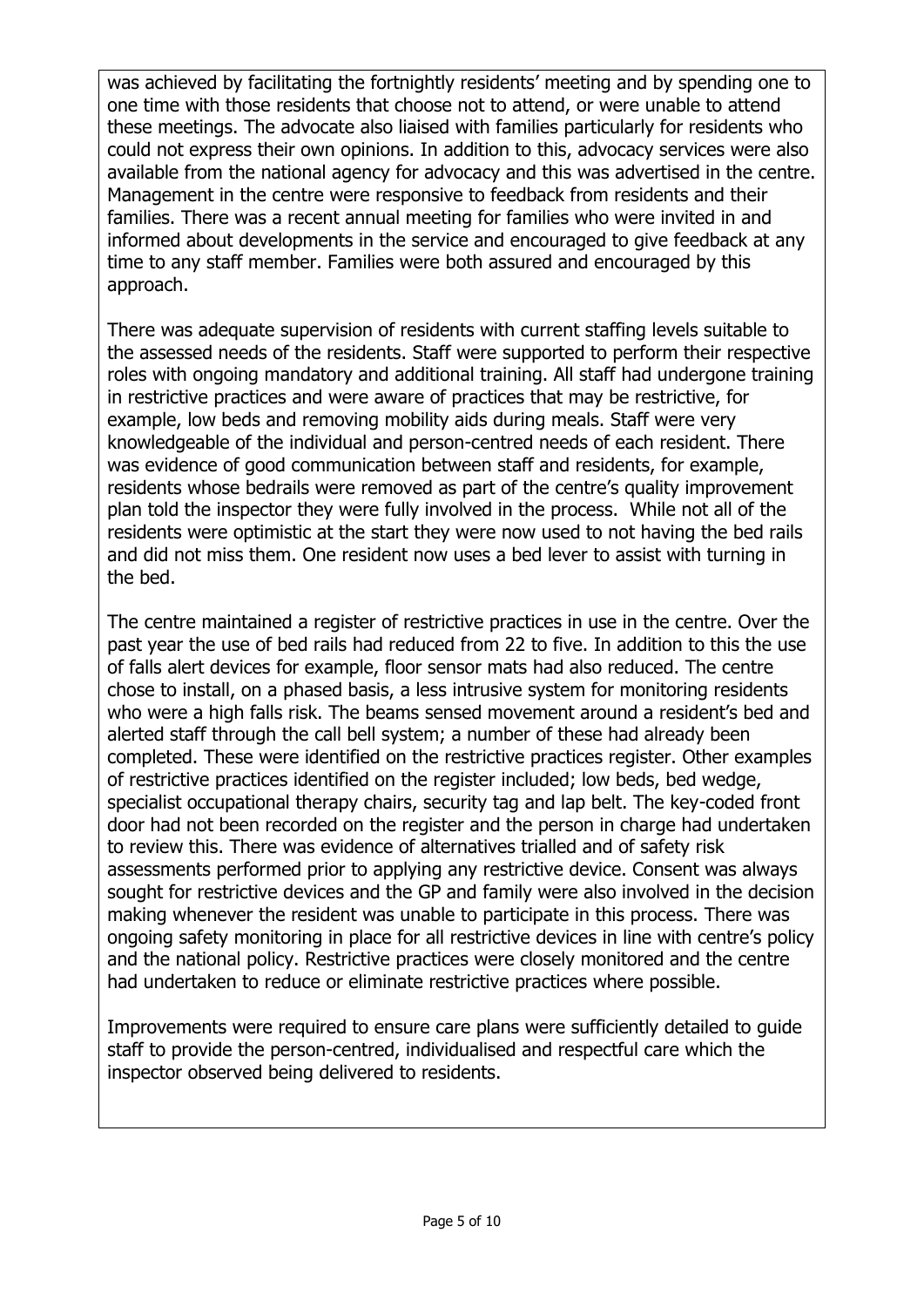#### **Oversight and the Quality Improvement arrangements**

There was a positive and proactive approach to reducing restrictive practices and promoting a restraint free environment in this service. The person in charge was familiar with the guidance and had been working over the past year with the management and care team to reduce and eliminate where possible restrictive practices. Resources were made available for staff training and for the installation of sensor beams in bedrooms. This was a significant investment made by the provider and underlies their overall commitment to reducing restrictive practices.

Overall there were good governance structures in place with ongoing auditing and feedback informing quality and safety improvement in the centre. There was good oversight of safety and risk with active risks around restrictions identified and controls in place to mitigate these risks. For example the risk of removing walking aids from residents in the dining room at meal times was identified with appropriate controls including constant supervision and staff available to retrieve these aids when needed. There were also appropriate risk assessments for responsive behaviours, smoking, environmental risks and falls with the least restrictive controls in place. Falls management was good in the centre. All incidents were recorded and investigated. Post falls protocol included immediate and appropriate management of the resident with neurological observations monitored for all unwitnessed falls. Reassessment of the resident's needs following a fall included a review by the physiotherapist and a full review of their risk for falling again, with their care plan changed accordingly.

Complaints were recorded separately to the residents' care plans and were robustly investigated. The complaints procedure was clearly displayed in the centre and both residents and their families were aware of the process. There were eight complaints in total recorded for 2019 so far, seven of which were verbal complaints. All of these complaints were satisfactorily dealt with. Complaints and incidents were audited and trends identified and learning informed safety improvements in the centre. Evidence of learning from complaints was disseminated to all staff.

The centre had a service specific policy on the management of restrictive practices which was written in plain English and promoted the rights of residents. Consent forms for residents that had a physical restriction were always signed by the resident and their GP in conjunction with the nursing staff and the residents' family if appropriate. Restrictive devices were reassessed at a minimum of every four months or sooner if indicated. Restrictive practices were audited quarterly and plans to improve the service included training for all staff in restrictive practices, the purchase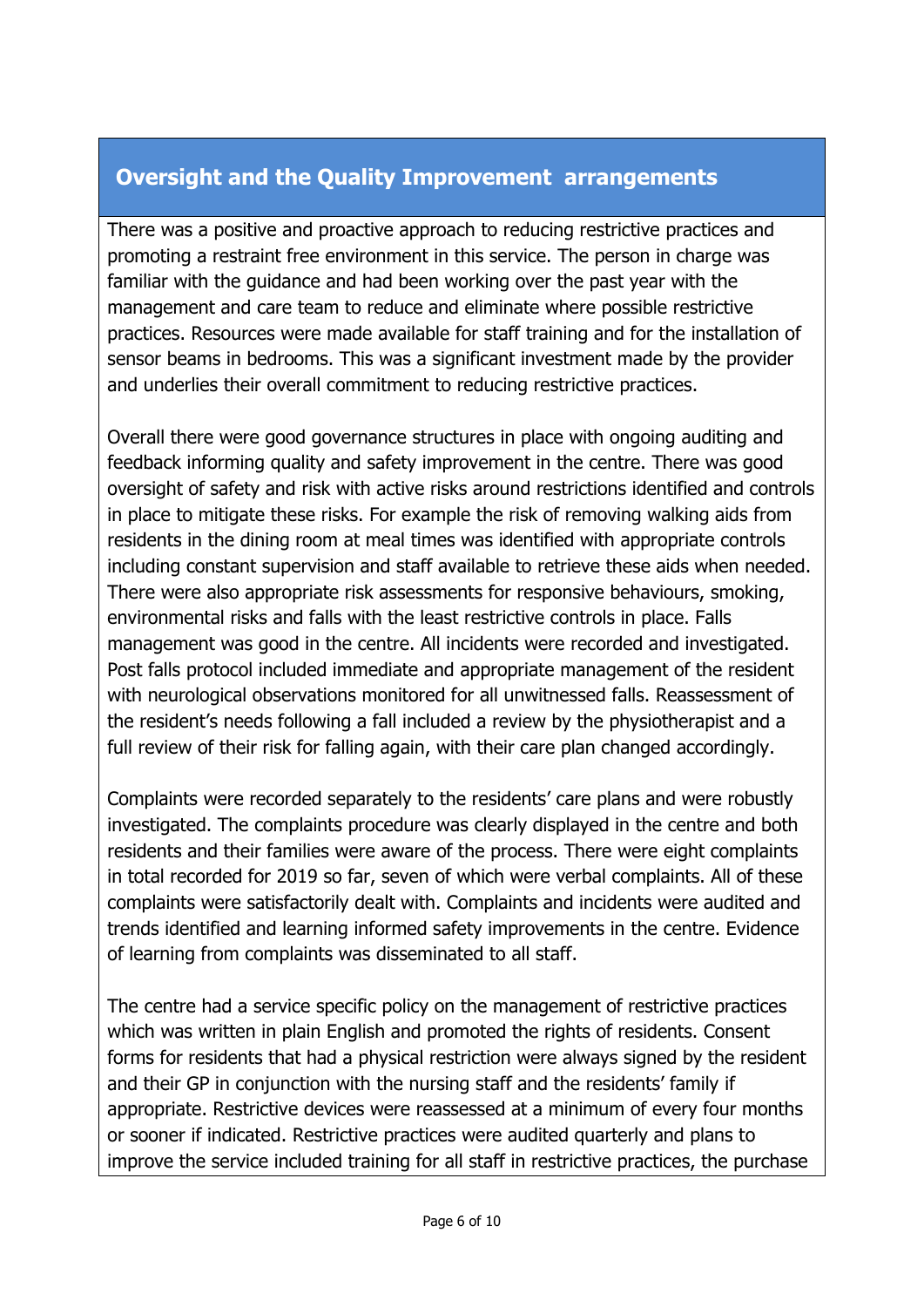of additional low beds, installation of sensor beams, removal of bed rails and update the electronic care planning system to help nurses with assessments for restrictive practices. Some of these targets had already been reached for 2019.

There were sufficient resources available for activities in the centre. Residents told the inspector they were very happy with the quantity and quality of group activities offered. Residents and staff told the inspector that one-to-one activities such as sensory activities were available daily for residents who were not interested in or unable to participate in a group activity. Residents were supported to remain active in the local community by hosting coffee mornings in the centre and regular outings. Residents particularly enjoyed the companionship of the two dogs that attended the centre daily. In addition there was one pastoral care staff who worked part time in the centre providing counselling and spiritual support to residents.

# Overall Judgment

The following section describes the overall judgment made by the inspector in respect of how the service performed when assessed against the National Standards.

#### **Compliant** Residents enjoyed a good quality of life where the culture, ethos and delivery of care were focused on reducing or eliminating the use of restrictive practices.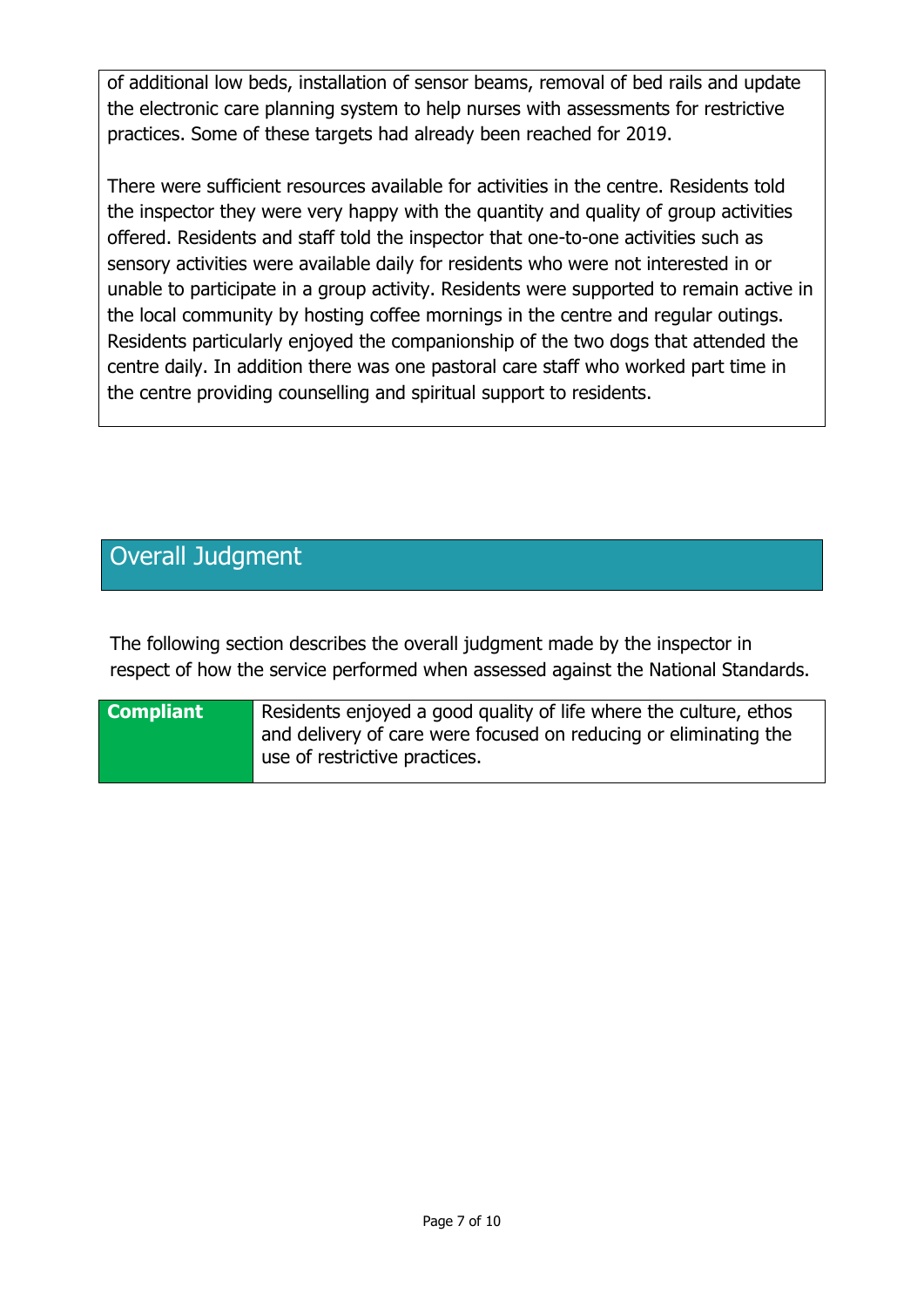#### **The National Standards**

This inspection is based on the National Standards for Residential Care Settings for Older People in Ireland (2016). Only those National Standards which are relevant to restrictive practices are included under the respective theme. Under each theme there will be a description of what a good service looks like and what this means for the resident.

The standards are comprised of two dimensions: Capacity and capability; and Quality and safety.

There are four themes under each of the two dimensions. The **Capacity and Capability** dimension includes the following four themes:

- **Leadership, Governance and Management** the arrangements put in place by a residential service for accountability, decision-making, risk management as well as meeting its strategic, statutory and financial obligations.
- **Use of Resources** using resources effectively and efficiently to deliver best achievable outcomes for people for the money and resources used.
- **Responsive Workforce** planning, recruiting, managing and organising staff with the necessary numbers, skills and competencies to respond to the needs and preferences of people in residential services.
- **Use of Information** actively using information as a resource for planning, delivering, monitoring, managing and improving care.

The **Quality and Safety** dimension includes the following four themes:

- **Person-centred Care and Support** how residential services place people at the centre of what they do.
- **Effective Services** how residential services deliver best outcomes and a good quality of life for people, using best available evidence and information.
- **Safe Services** how residential services protect people and promote their welfare. Safe services also avoid, prevent and minimise harm and learn from things when they go wrong.
- **Health and Wellbeing** how residential services identify and promote optimum health and wellbeing for people.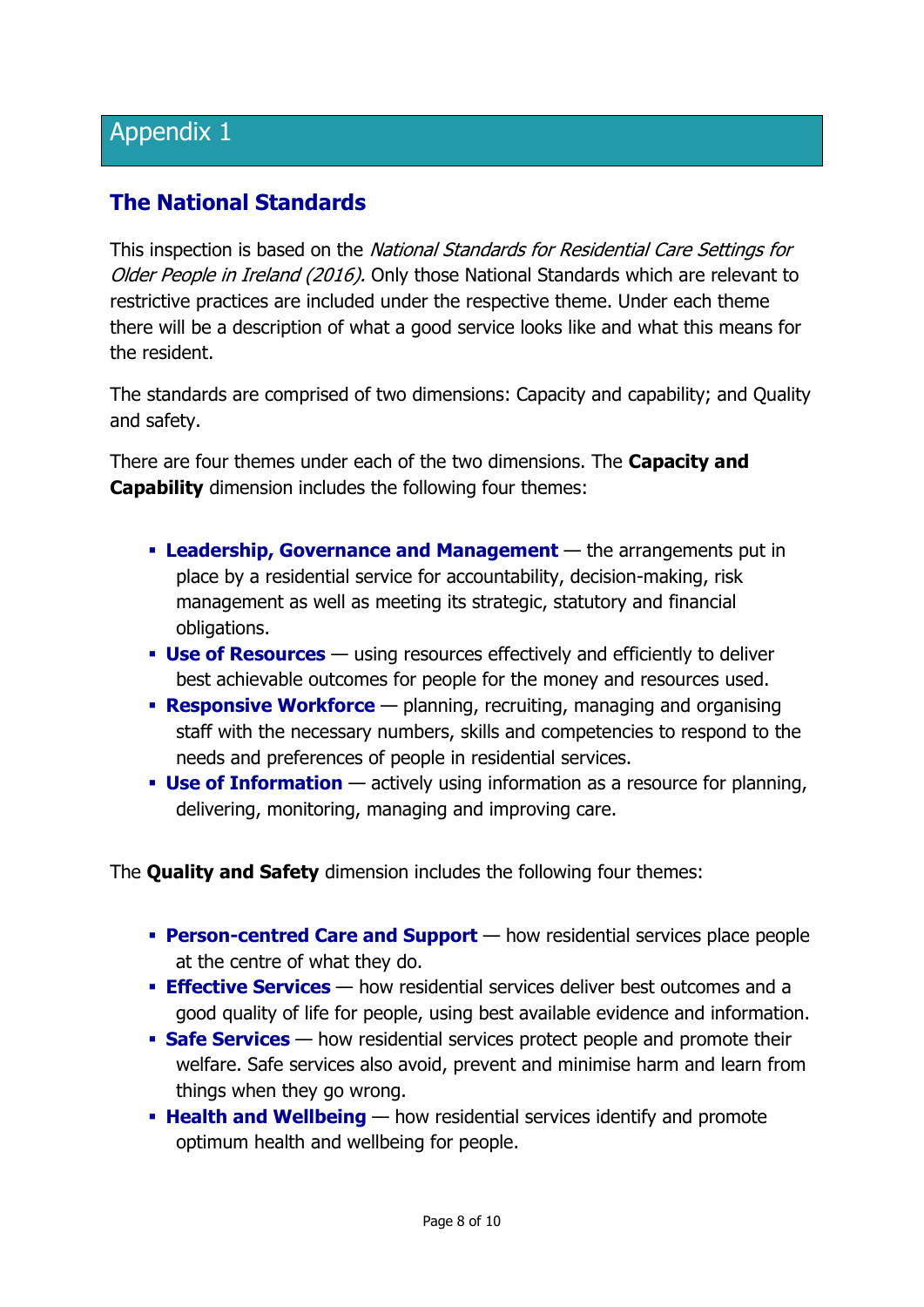## **Capacity and capability**

|     | <b>Theme: Leadership, Governance and Management</b>                                                                                                                                        |  |
|-----|--------------------------------------------------------------------------------------------------------------------------------------------------------------------------------------------|--|
| 5.1 | The residential service performs its functions as outlined in relevant<br>legislation, regulations, national policies and standards to protect each<br>resident and promote their welfare. |  |
| 5.2 | The residential service has effective leadership, governance and<br>management arrangements in place and clear lines of accountability.                                                    |  |
| 5.3 | The residential service has a publicly available statement of purpose<br>that accurately and clearly describes the services provided.                                                      |  |
| 5.4 | The quality of care and experience of residents are monitored,<br>reviewed and improved on an ongoing basis.                                                                               |  |

| <b>Theme: Use of Resources</b> |                                                                                                                                   |
|--------------------------------|-----------------------------------------------------------------------------------------------------------------------------------|
| 6.1                            | The use of resources is planned and managed to provide person-<br>centred, effective and safe services and supports to residents. |

| <b>Theme: Responsive Workforce</b> |                                                                                                                               |
|------------------------------------|-------------------------------------------------------------------------------------------------------------------------------|
| 7.2                                | Staff have the required competencies to manage and deliver person-<br>centred, effective and safe services to all residents.  |
| 7.3                                | Staff are supported and supervised to carry out their duties to protect<br>and promote the care and welfare of all residents. |
| 7.4                                | Training is provided to staff to improve outcomes for all residents.                                                          |

| <b>Theme: Use of Information</b> |                                                                  |
|----------------------------------|------------------------------------------------------------------|
| 8.1                              | Information is used to plan and deliver person-centred, safe and |
|                                  | effective residential services and supports.                     |

# **Quality and safety**

|     | <b>Theme: Person-centred Care and Support</b>                                                                                                                   |  |
|-----|-----------------------------------------------------------------------------------------------------------------------------------------------------------------|--|
| 1.1 | The rights and diversity of each resident are respected and<br>safeguarded.                                                                                     |  |
| 1.2 | The privacy and dignity of each resident are respected.                                                                                                         |  |
| 1.3 | Each resident has a right to exercise choice and to have their needs<br>and preferences taken into account in the planning, design and<br>delivery of services. |  |
| 1.4 | Each resident develops and maintains personal relationships and links<br>with the community in accordance with their wishes.                                    |  |
| 1.5 | Each resident has access to information, provided in a format<br>appropriate to their communication needs and preferences.                                      |  |